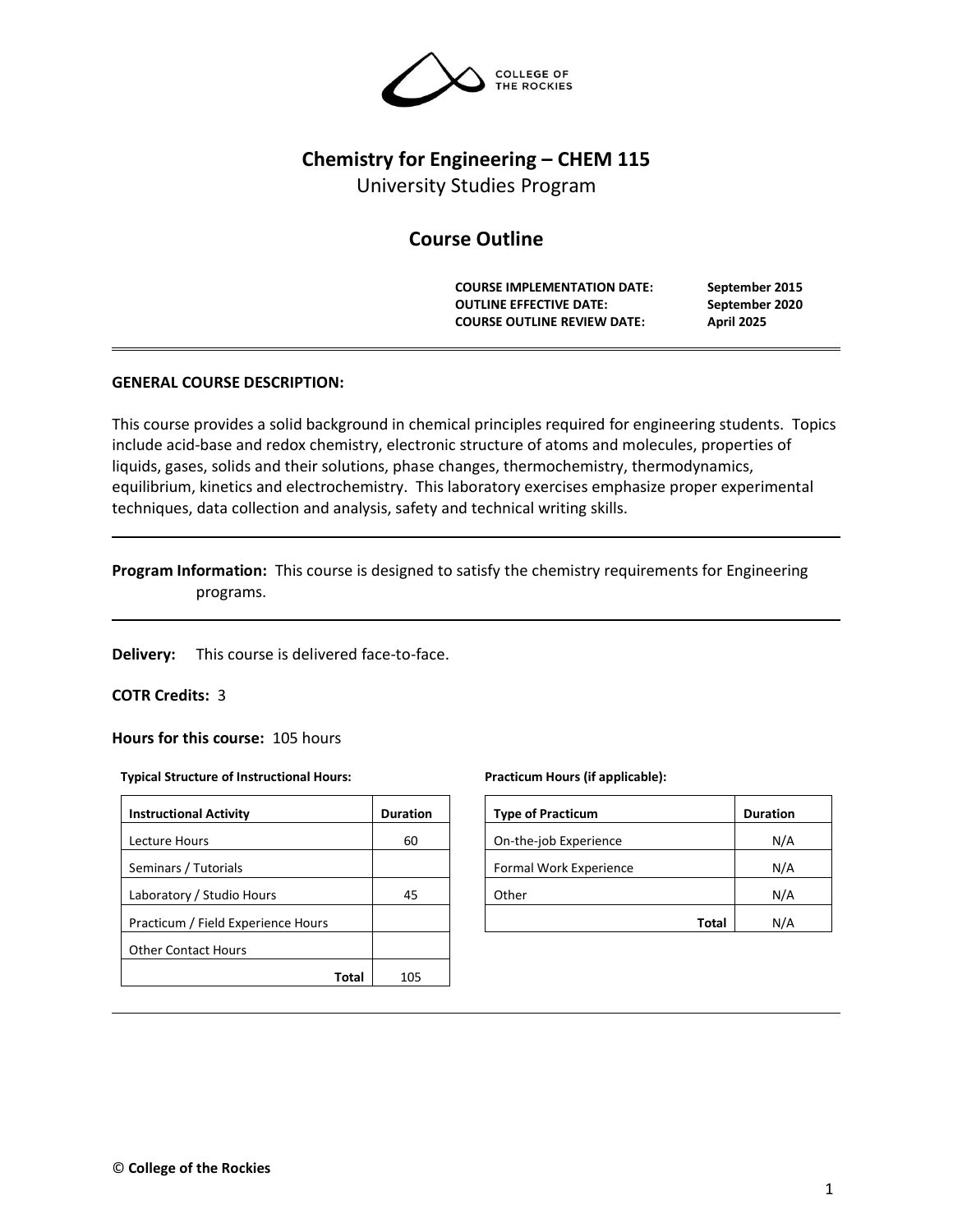David G. Dick, B.Sc., PhD

Signature

#### **APPROVAL SIGNATURES:**

Department Head Erin Aasland Hall E-mail: [aaslandhall@cotr.bc.ca](mailto:walkley@cotr.bc.ca) Dean of Business and University Studies Darrell Bethune E-mail: [bethune@cotr.bc.ca](mailto:bethune@cotr.bc.ca)

Department Head Signature

Dean Signature

Valid from: September 2020 – April 2025

EDCO

Education Council Approval Date

#### **COURSE PREREQUISITES AND TRANSFER CREDIT:**

**Prerequisites:** Either CHEM 090, Chemistry 12 or equivalent. Either MATH 090, Pre-Calculus 12, Principles of Mathematics 12, or equivalent.

**Corequisites:** N/A

#### **Flexible Assessment (FA):**

Credit can be awarded for this course through FA  $\Box$  Yes  $\Box$  No

Learners may request formal recognition for flexible assessment at the College of the Rockies through one or more of the following processes: External Evaluation, Worksite Assessment, Demonstration, Standardized Test, Self-assessment, Interview, Products/Portfolio, Challenge Exam. Contact an Education Advisor for more information.

**Transfer Credit:** For transfer information within British Columbia, Alberta and other institutions, please visit [http://www.cotr.bc.ca/Transfer.](http://www.cotr.bc.ca/Transfer)

> Students should also contact an academic advisor at the institution where they want transfer credit.

**Prior Course Number:** N/A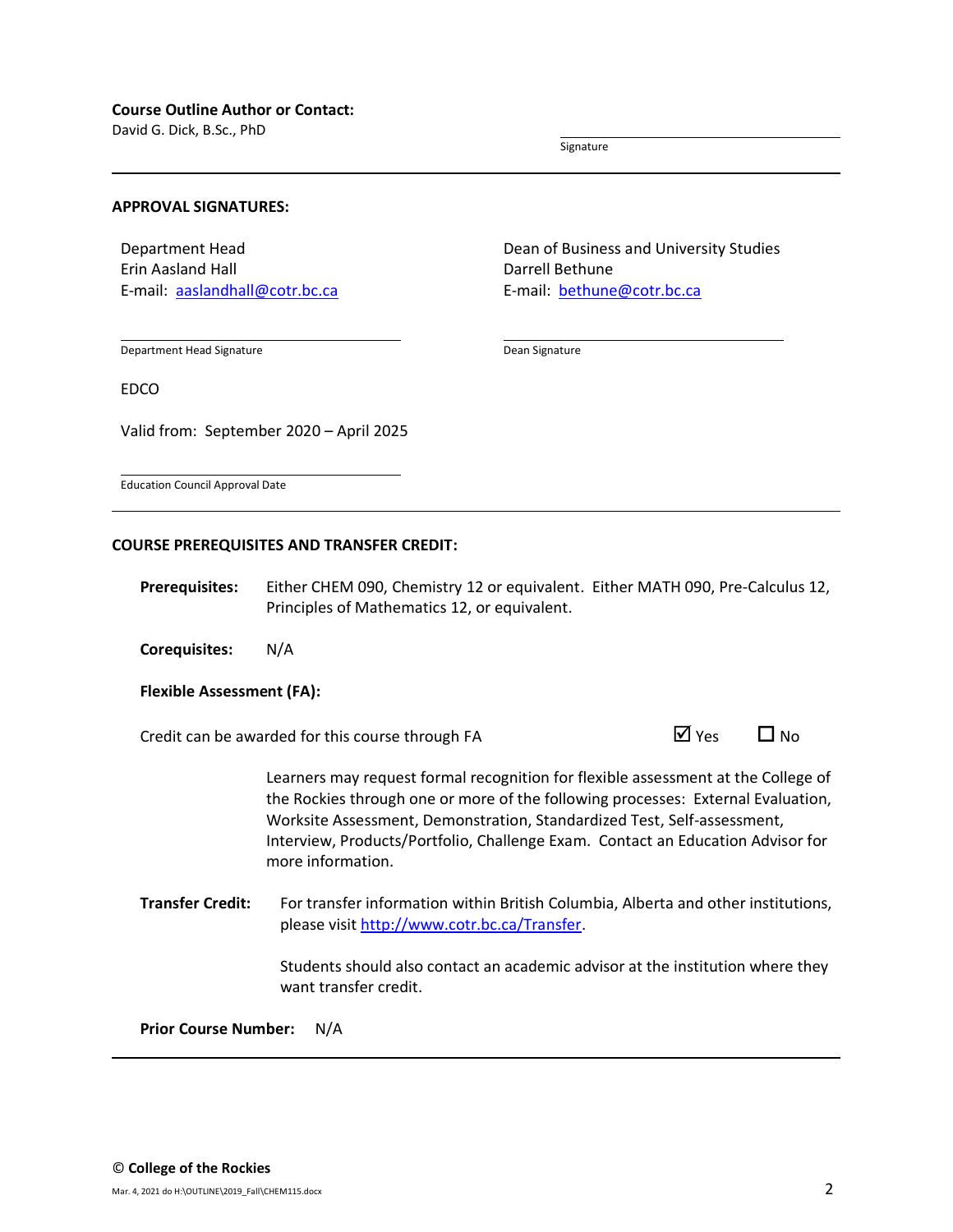## **Textbooks and Required Resources:**

Textbook selection varies by instructor and may change from year to year. At the Course Outline Effective Date the following textbooks were in use:

R.J. Petrucci et al., 2010, *General Chemistry: Principles and Modern Applications*, Prentice Hall.

*Course Manual for Chemistry 115* (available in COTR Bookstore)

*Please see the instructor's syllabus or check COTR's online text calculator*  <http://go.cotr.bc.ca/tuition/tCalc.asp> *for a complete list of the currently required textbooks.*

## **LEARNING OUTCOMES:**

Upon the successful completion of this course, students will be able to

- apply a thorough understanding of the details of modern atomic theory and the experiments which support this theory in order to correctly predict the chemical and physical properties of the elements;
- perform calculations associated with acid-base and redox reactions;
- draw the Lewis structures of typical inorganic species with the correct geometry using the VSEPR theory;
- use knowledge of intermolecular forces to predict the physical properties of molecular and extended-network elements and compounds;
- predict the physical properties of matter in the solid, liquid and gaseous states;
- understand the basis of the unique properties of mixtures and perform related calculations;
- apply knowledge of thermochemistry and thermodynamics to calculate enthalpy and free energy changes associated with chemical and physical processes;
- apply the qualitative principles of equilibrium, thermodynamics and kinetics to improve understanding of chemical reactions;
- solve quantitative problems associated with industrial processes involving equilibrium, thermodynamics and kinetics;
- understand and apply the concepts of aqueous equilibrium to problems involving salt solubility, the behaviour of electrolytes, pH and buffers;
- use a knowledge of electrochemistry to construct an electrochemical cell and predict the cell potential;
- explain the significance of electrochemistry in industrial processes and corrosion;
- perform several common laboratory procedures safely, efficiently and accurately; and
- precisely record laboratory data, correctly perform associated calculations and present the results in a professional format.

## **COURSE TOPICS:**

- Qualitative and Quantitative Aspects of Aqueous Solutions
- Redox Reactions and Electrochemistry
- Electronic Structure of Atoms
- Intermolecular Forces
- Properties of Gases, Liquids, Solids and Their Solutions

#### © **College of the Rockies**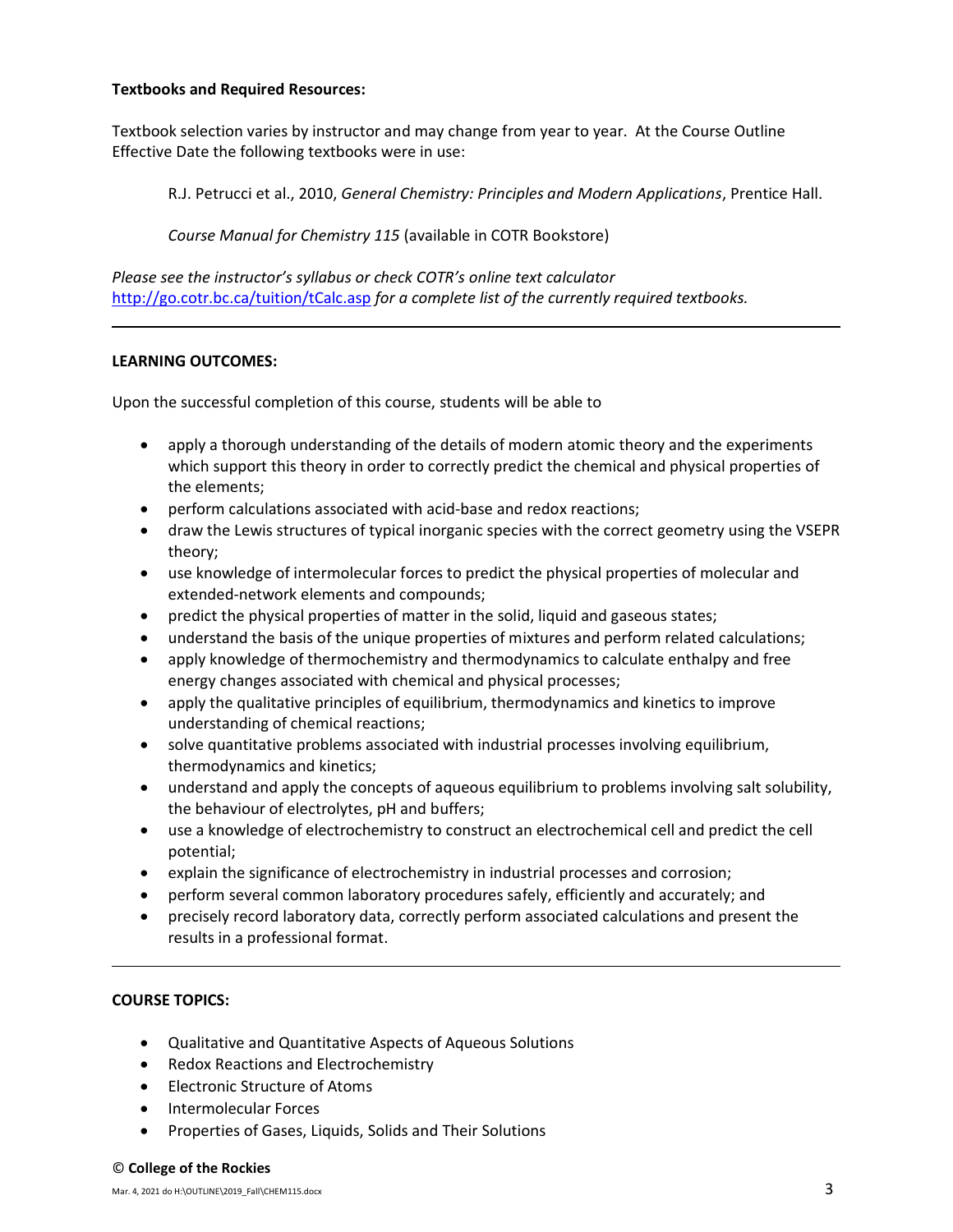- Thermochemistry and Thermodynamics
- Kinetics

*See instructor syllabus for the detailed outline of weekly readings, activities and assignments.*

## **EVALUATION AND ASSESSMENT Face to Face Delivery:**

| <b>Assignments</b>             | % Of Total Grade |  |  |
|--------------------------------|------------------|--|--|
| Lecture                        |                  |  |  |
| <b>Assignments</b>             | 5%               |  |  |
| <b>Term Tests</b>              | 40%              |  |  |
| <b>Final Exam</b>              | 32%              |  |  |
| Laboratory                     |                  |  |  |
| <b>Quizzes and Assignments</b> | 3%               |  |  |
| <b>Laboratory Reports</b>      | 13%              |  |  |
| <b>Laboratory Test</b>         | <u>7%</u>        |  |  |
| <b>Total</b>                   | 100%             |  |  |

Note: Attendance at all laboratory sessions and exams is required; however, arrangements can be made for documented illness or bereavement. Lecture attendance is strongly recommended and students are responsible for all course material covered in lecture and assigned readings. In order to pass the course, a passing grade (50% or greater) is required for both the laboratory portion and lecture portion of the course.

*Please see the instructor syllabus for specific classroom policies related to this course, such as details of evaluation, penalties for late assignments and use of electronic aids.*

## **EXAM POLICY:**

Students must attend all required scheduled exams that make up a final grade at the appointed time and place.

Individual instructors may accommodate for illness or personal crisis. Additional accommodation will not be made unless a written request is sent to and approved by the appropriate Department Head prior to the scheduled exam.

Any student who misses a scheduled exam without approval will be given a grade of "0" for the exam.